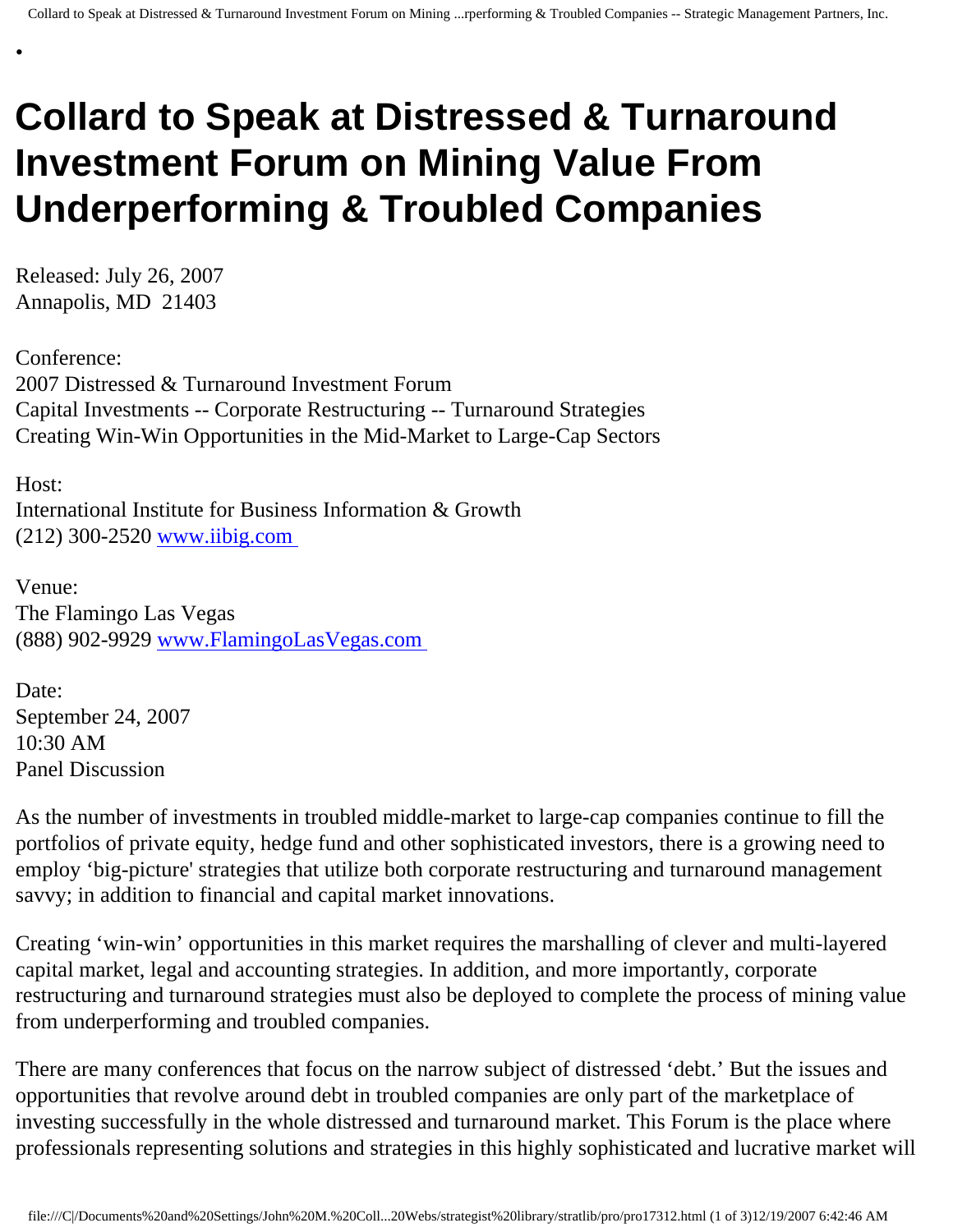Collard to Speak at Distressed & Turnaround Investment Forum on Mining ...rperforming & Troubled Companies -- Strategic Management Partners, Inc.

meet and discuss ideas and outcomes.

Panel: Mining Value From Underperforming & Troubled Companies

Moderator: John M. Collard, CTP, Chairman, Strategic Management Partners, Inc.

Panelists: Richard W. Wirth, CEO, Corporate Renewal Services, Inc. Mark E. Chesen, President, National City Capital Markets Philip A. Arra, President, Hunt Special Situations Group, LP

Mr. Collard said "there is real value-added realized when investors bring in turnaround professionals to run a company or advise private equity investors on investing in underperforming companies in which they want to invest. They bring a unique leadership style to focus on the immediacy of changes required. When a company is in trouble a different transferable set of leadership skills is required to set the company back on a profitable path." "Focusing on exit strategies from the start is key to maximizing returns on investment. You must build enterprises that future buyers want to invest in."

"More private equity and hedge fund investors are seeking the help of turnaround experts, and many are adding this talent to their senior management roles." Regardless of who employs the turnaround manager, their unique expertise is required to be successful in this market.

###

Reference:

[www.StrategicMgtPartners.com](http://www.strategicmgtpartners.com/)

[Distressed & Turnaround Investment Forum Agenda PDF](http://members.aol.com/Strategist/iibigdtinv07.pdf)

[Distressed & Turnaround Investment Forum Agenda at iiBIG Web site](http://www.iibig.com/conferences/F0701/overview.html)

[www.iibig.com](http://www.iibig.com/)

John M. Collard (John@StrategicMgtPartners.com) Chairman Strategic Management Partners, Inc. 522 Horn Point Drive Annapolis, MD 21403 Phone : 410-263-9100 Fax : 410-263-6094